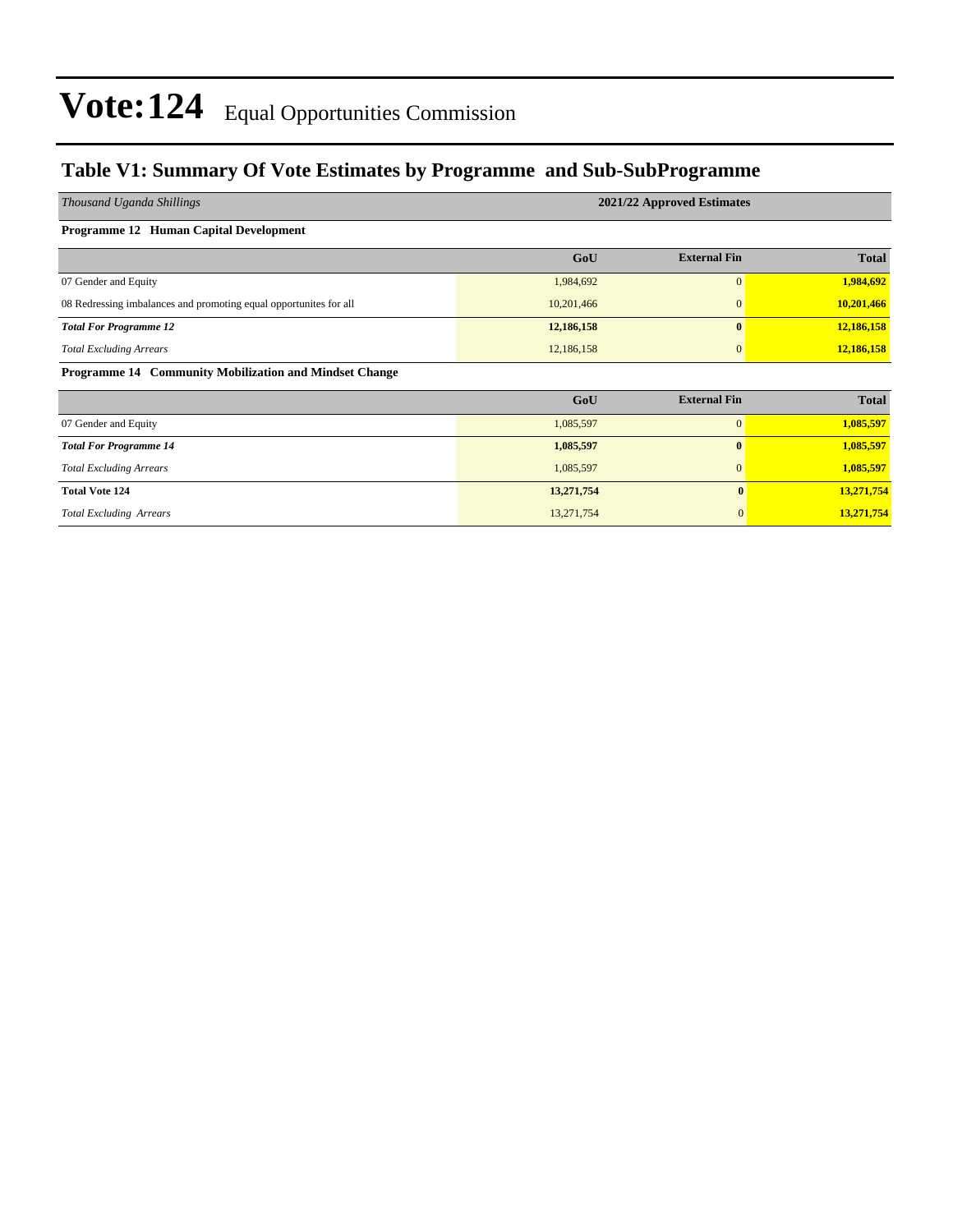### **Table V2: Summary Of Vote Estimates by Sub-SubProgramme,Department and Project**

| Thousand Uganda Shillings                                                          |                  | 2020/21 Approved Budget<br>2021/22 Approved Estimates |                  |              |                |                               |              |
|------------------------------------------------------------------------------------|------------------|-------------------------------------------------------|------------------|--------------|----------------|-------------------------------|--------------|
| Sub-SubProgramme 07 Gender and Equity                                              |                  |                                                       |                  |              |                |                               |              |
| <b>Recurrent Budget Estimates</b>                                                  | <b>Wage</b>      | Non-Wage                                              | <b>AIA</b>       | <b>Total</b> | <b>Wage</b>    | Non-Wage                      | <b>Total</b> |
| 04 Research, Monitoring and Evaluation                                             | $\mathbf{0}$     | 1,085,597                                             | $\mathbf{0}$     | 1,085,597    | $\mathbf{0}$   | 1,085,597                     | 1,085,597    |
| 05 Education, Training, Information and Communication                              | $\Omega$         | 1,081,069                                             | $\mathbf{0}$     | 1,081,069    | $\mathbf{0}$   | 1,007,567                     | 1,007,567    |
| 06 Complaince and reporting                                                        | $\overline{0}$   | 977,126                                               | $\boldsymbol{0}$ | 977,126      | $\mathbf{0}$   | 977,126                       | 977,126      |
| <b>Total Recurrent Budget Estimates for Sub-</b><br><b>SubProgramme</b>            | $\bf{0}$         | 3,143,791                                             | $\mathbf{0}$     | 3,143,791    | $\mathbf{0}$   | 3,070,289                     | 3,070,289    |
|                                                                                    | GoU              | <b>External Fin</b>                                   | <b>AIA</b>       | <b>Total</b> | GoU            | <b>External Fin</b>           | <b>Total</b> |
| <b>Total For Sub-SubProgramme 07</b>                                               | 3,143,791        | 0                                                     | $\bf{0}$         | 3,143,791    | 3,070,289      | $\bf{0}$                      | 3,070,289    |
| <b>Total Excluding Arrears</b>                                                     | 3,143,791        | $\mathbf{0}$                                          | $\mathbf{0}$     | 3,143,791    | 3,070,289      | $\overline{0}$                | 3,070,289    |
| Sub-SubProgramme 08 Redressing imbalances and promoting equal opportunites for all |                  |                                                       |                  |              |                |                               |              |
| <b>Recurrent Budget Estimates</b>                                                  | <b>Wage</b>      | Non-Wage                                              | <b>AIA</b>       | <b>Total</b> | <b>Wage</b>    | Non-Wage                      | <b>Total</b> |
| 01 Statutory                                                                       | $\overline{0}$   | 1,086,216                                             | $\mathbf{0}$     | 1,086,216    | $\mathbf{0}$   | 966,216                       | 966.216      |
| 02 Legal Services and Investigations                                               | $\Omega$         | 901,837                                               | $\mathbf{0}$     | 901,837      | $\overline{0}$ | 901,838                       | 901,838      |
| 03 Administration, Finance and Planning                                            | 2,966,808        | 3,612,678                                             | $\boldsymbol{0}$ | 6,579,486    | 2,966,808      | 5,006,178                     | 7,972,986    |
| <b>Total Recurrent Budget Estimates for Sub-</b><br><b>SubProgramme</b>            | 2.966.808        | 5,600,730                                             | $\bf{0}$         | 8,567,538    | 2.966,808      | 6,874,232                     | 9,841,040    |
| <b>Development Budget Estimates</b>                                                | <b>GoU Dev't</b> | <b>External Fin</b>                                   | <b>AIA</b>       | <b>Total</b> |                | <b>GoU Dev't External Fin</b> | <b>Total</b> |
| 1628 Retooling of Equal Opportunities Commission                                   | 360,426          | $\mathbf{0}$                                          | $\mathbf{0}$     | 360,426      | 360,426        | $\overline{0}$                | 360,426      |
| <b>Total Development Budget Estimates for Sub-</b><br><b>SubProgramme</b>          | 360,426          | $\bf{0}$                                              | $\bf{0}$         | 360,426      | 360,426        | $\mathbf{0}$                  | 360,426      |
|                                                                                    | GoU              | <b>External Fin</b>                                   | <b>AIA</b>       | <b>Total</b> | GoU            | <b>External Fin</b>           | <b>Total</b> |
| <b>Total For Sub-SubProgramme 08</b>                                               | 8,927,964        | $\bf{0}$                                              | $\bf{0}$         | 8,927,964    | 10,201,466     | $\bf{0}$                      | 10.201.466   |
| <b>Total Excluding Arrears</b>                                                     | 8,927,964        | $\boldsymbol{0}$                                      | $\boldsymbol{0}$ | 8,927,964    | 10,201,466     | $\overline{0}$                | 10,201,466   |
| <b>Total Vote 124</b>                                                              | 12,071,754       | $\bf{0}$                                              | $\bf{0}$         | 12,071,754   | 13,271,754     | $\bf{0}$                      | 13,271,754   |
| <b>Total Excluding Arrears</b>                                                     | 12,071,754       | $\mathbf{0}$                                          | $\mathbf{0}$     | 12,071,754   | 13,271,754     | $\mathbf{0}$                  | 13,271,754   |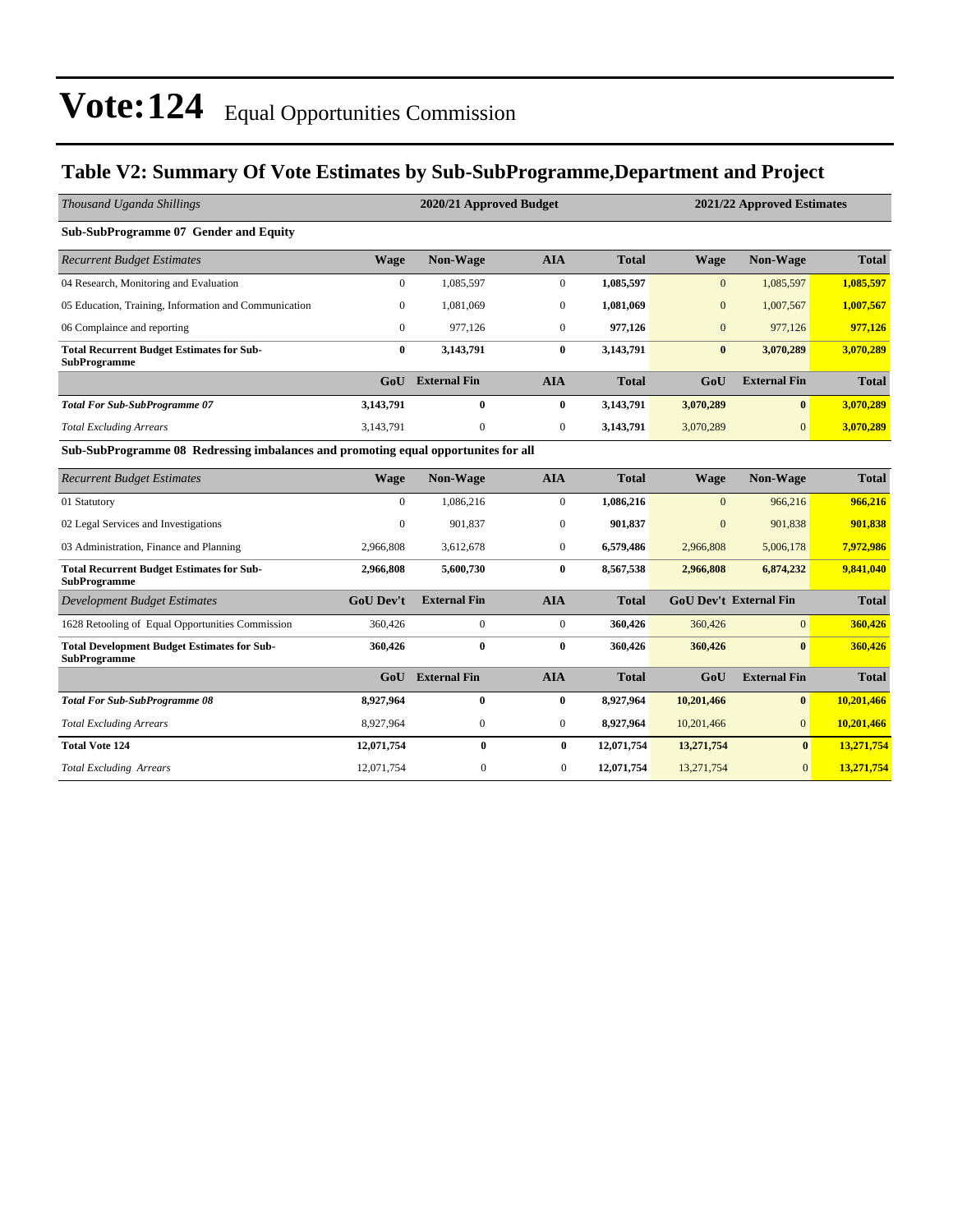### **Table V3: Summary Vote Estimates by Item**

| Thousand Uganda Shillings                                   |            |                     | 2020/21 Approved Budget<br>2021/22 Approved Estimates |              |                  |                     |                         |
|-------------------------------------------------------------|------------|---------------------|-------------------------------------------------------|--------------|------------------|---------------------|-------------------------|
|                                                             | GoU        | <b>External Fin</b> | <b>AIA</b>                                            | <b>Total</b> | GoU              | <b>External Fin</b> | <b>Total</b>            |
| Employees, Goods and Services (Outputs Provided)            | 11,721,329 | $\bf{0}$            | $\bf{0}$                                              | 11,721,329   | 12,911,329       | $\pmb{0}$           | 12,911,329              |
| 211102 Contract Staff Salaries                              | 2,966,808  | $\bf{0}$            | $\bf{0}$                                              | 2,966,808    | 2,966,808        | $\bf{0}$            | 2,966,808               |
| 211103 Allowances (Inc. Casuals, Temporary)                 | 1,087,972  | $\bf{0}$            | $\bf{0}$                                              | 1,087,972    | 999,134          | $\bf{0}$            | 999,134                 |
| 212101 Social Security Contributions                        | 296,680    | $\bf{0}$            | $\bf{0}$                                              | 296,680      | 482,457          | $\bf{0}$            | 482,457                 |
| 213001 Medical expenses (To employees)                      | 145,000    | $\bf{0}$            | $\bf{0}$                                              | 145,000      | 215,800          | $\bf{0}$            | 215,800                 |
| 213002 Incapacity, death benefits and funeral expenses      | 10,000     | $\bf{0}$            | $\bf{0}$                                              | 10,000       | 10,000           | $\bf{0}$            | 10,000                  |
| 213004 Gratuity Expenses                                    | 1,166,829  | $\bf{0}$            | $\bf{0}$                                              | 1,166,829    | 1,237,692        | $\bf{0}$            | 1,237,692               |
| 221001 Advertising and Public Relations                     | 403,280    | $\bf{0}$            | $\bf{0}$                                              | 403,280      | 286,100          | $\bf{0}$            | 286,100                 |
| 221002 Workshops and Seminars                               | 848,734    | $\bf{0}$            | $\bf{0}$                                              | 848,734      | 891,734          | $\bf{0}$            | 891,734                 |
| 221003 Staff Training                                       | 223,040    | $\bf{0}$            | $\bf{0}$                                              | 223,040      | 162,511          | $\bf{0}$            | 162,511                 |
| 221004 Recruitment Expenses                                 | 13,800     | $\bf{0}$            | $\bf{0}$                                              | 13,800       | 19,800           | $\bf{0}$            | <b>19,800</b>           |
| 221005 Hire of Venue (chairs, projector, etc)               | 40,400     | $\bf{0}$            | $\bf{0}$                                              | 40,400       | $\bf{0}$         | $\bf{0}$            | $\overline{\mathbf{0}}$ |
| 221007 Books, Periodicals & Newspapers                      | 31,300     | $\bf{0}$            | $\bf{0}$                                              | 31,300       | 31,300           | $\bf{0}$            | 31,300                  |
| 221008 Computer supplies and Information Technology<br>(TT) | 129,500    | $\bf{0}$            | $\bf{0}$                                              | 129,500      | 113,000          | $\bf{0}$            | <b>113,000</b>          |
| 221009 Welfare and Entertainment                            | 399,566    | $\bf{0}$            | $\bf{0}$                                              | 399,566      | 306,600          | $\bf{0}$            | 306,600                 |
| 221011 Printing, Stationery, Photocopying and Binding       | 299,902    | $\bf{0}$            | $\bf{0}$                                              | 299,902      | 223,947          | $\bf{0}$            | 223,947                 |
| 221012 Small Office Equipment                               | 34,000     | $\bf{0}$            | $\bf{0}$                                              | 34,000       | 4,000            | $\bf{0}$            | 4,000                   |
| 221016 IFMS Recurrent costs                                 | 16,000     | $\bf{0}$            | $\bf{0}$                                              | 16,000       | 16,000           | $\bf{0}$            | 16,000                  |
| 221017 Subscriptions                                        | 46,000     | $\bf{0}$            | $\bf{0}$                                              | 46,000       | 42,000           | $\bf{0}$            | 42,000                  |
| 221020 IPPS Recurrent Costs                                 | 16,000     | $\bf{0}$            | $\bf{0}$                                              | 16,000       | 16,000           | $\bf{0}$            | 16,000                  |
| 222001 Telecommunications                                   | 49,327     | $\bf{0}$            | $\bf{0}$                                              | 49,327       | 17,636           | $\bf{0}$            | 17,636                  |
| 222002 Postage and Courier                                  | 8,400      | $\bf{0}$            | $\bf{0}$                                              | 8,400        | 7,800            | $\bf{0}$            | 7,800                   |
| 222003 Information and communications technology<br>(ICT)   | 15,000     | $\bf{0}$            | $\bf{0}$                                              | 15,000       | 12,000           | $\bf{0}$            | 12,000                  |
| 223001 Property Expenses                                    | 2,500      | $\bf{0}$            | $\bf{0}$                                              | 2,500        | $\boldsymbol{0}$ | $\bf{0}$            | $\bf{0}$                |
| 223003 Rent – (Produced Assets) to private entities         | 500,000    | $\bf{0}$            | $\bf{0}$                                              | 500,000      | 500,000          | $\bf{0}$            | 500,000                 |
| 223004 Guard and Security services                          | 38,000     | $\bf{0}$            | $\bf{0}$                                              | 38,000       | 38,000           | $\bf{0}$            | 38,000                  |
| 223005 Electricity                                          | 10,000     | 0                   | $\bf{0}$                                              | 10,000       | 10,000           | $\bf{0}$            | 10,000                  |
| 223006 Water                                                | 6,091      | $\bf{0}$            | $\bf{0}$                                              | 6,091        | 6,091            | $\bf{0}$            | 6,091                   |
| 224004 Cleaning and Sanitation                              | 22,800     | $\bf{0}$            | $\bf{0}$                                              | 22,800       | 22,800           | $\bf{0}$            | 22,800                  |
| 225001 Consultancy Services- Short term                     | 466,799    | 0                   | $\bf{0}$                                              | 466,799      | 1,470,813        | $\bf{0}$            | 1,470,813               |
| 227001 Travel inland                                        | 1,278,898  | $\bf{0}$            | $\bf{0}$                                              | 1,278,898    | 1,552,267        | $\bf{0}$            | 1,552,267               |
| 227002 Travel abroad                                        | 598,481    | $\bf{0}$            | $\bf{0}$                                              | 598,481      | 498,856          | $\bf{0}$            | 498,856                 |
| 227004 Fuel, Lubricants and Oils                            | 316,055    | $\bf{0}$            | $\bf{0}$                                              | 316,055      | 270,758          | $\bf{0}$            | 270,758                 |
| 228002 Maintenance - Vehicles                               | 217,168    | $\bf{0}$            | $\bf{0}$                                              | 217,168      | 454,424          | $\bf{0}$            | 454,424                 |
| 228004 Maintenance – Other                                  | 15,000     | $\bf{0}$            | $\bf{0}$                                              | 15,000       | 25,000           | $\bf{0}$            | 25,000                  |
| 282102 Fines and Penalties/ Court wards                     | 2,000      | $\bf{0}$            | $\bf{0}$                                              | 2,000        | $\bf{0}$         | $\bf{0}$            | $\boldsymbol{0}$        |
| <b>Investment</b> (Capital Purchases)                       | 350,426    | $\bf{0}$            | $\bf{0}$                                              | 350,426      | 360,426          | $\bf{0}$            | 360,426                 |
| 312101 Non-Residential Buildings                            | 200,000    | $\bf{0}$            | $\bf{0}$                                              | 200,000      | 180,000          | $\bf{0}$            | 180,000                 |
| 312203 Furniture & Fixtures                                 | 90,000     | $\bf{0}$            | $\bf{0}$                                              | 90,000       | 50,426           | $\bf{0}$            | 50,426                  |
| 312213 ICT Equipment                                        | 60,426     | $\bf{0}$            | $\bf{0}$                                              | 60,426       | 130,000          | $\bf{0}$            | 130,000                 |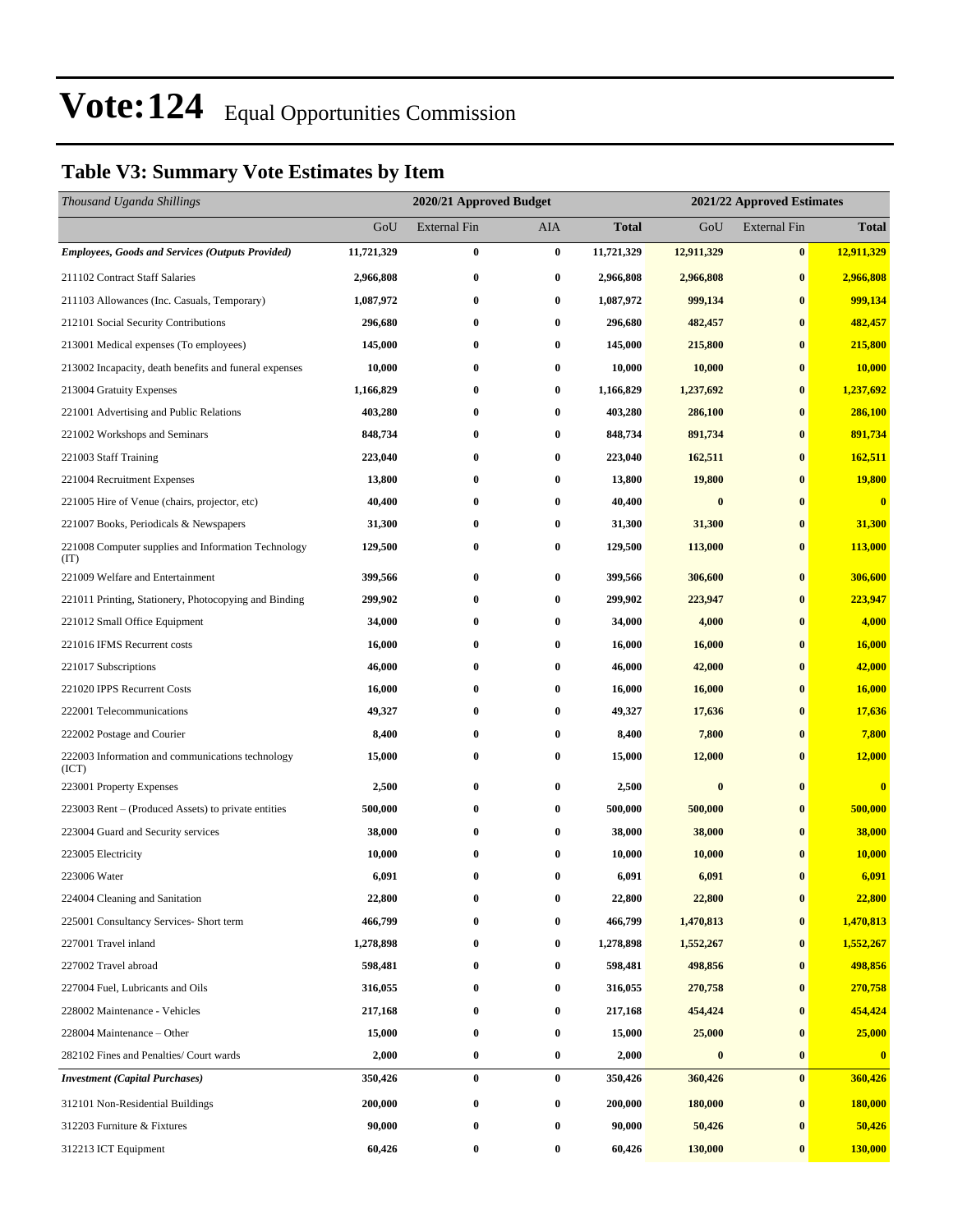| <b>Grand Total Vote 124</b>                   | <b>12,071,754</b> |  | 12,071,754        | 13,271,754       | $\mathbf{0}$ | FIE.       |
|-----------------------------------------------|-------------------|--|-------------------|------------------|--------------|------------|
| <b>Total Excluding</b><br>Arrears<br>$\cdots$ | 12,071,754        |  | 071.754<br>, 1171 | 71,754<br>استباب |              | <b>FIE</b> |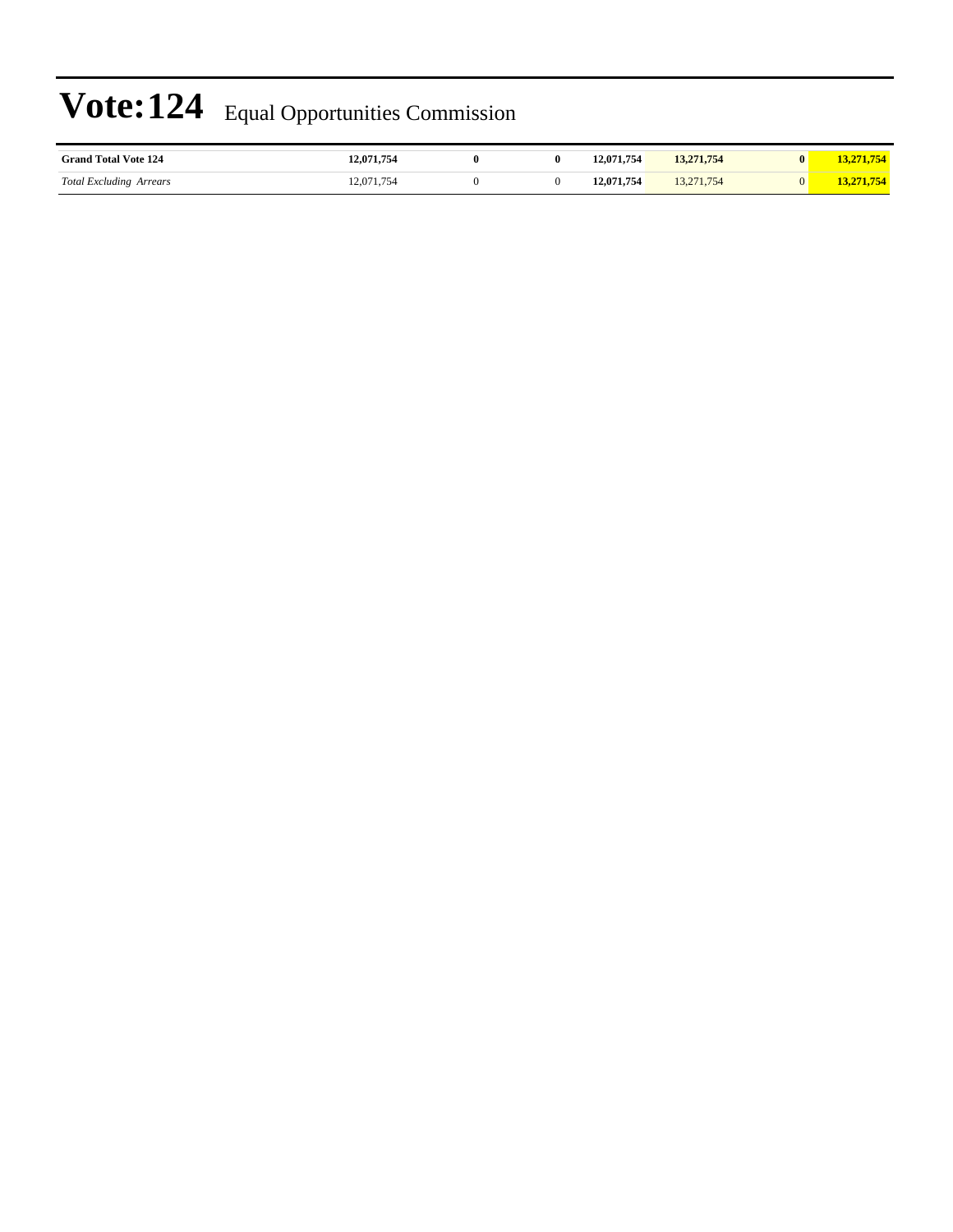#### **Table V4: Detailed Estimates by Sub-SubProgramme, Department,Project and Budget Output and Item**

#### *Sub-SubProgrammme 07 Gender and Equity*

*Recurrent Budget Estimates*

#### **Department 04 Research, Monitoring and Evaluation**

| Thousand Uganda Shillings                                                           |              | 2020/21 Approved Budget |                  |              |                       | 2021/22 Approved Estimates |                         |
|-------------------------------------------------------------------------------------|--------------|-------------------------|------------------|--------------|-----------------------|----------------------------|-------------------------|
| <b>Outputs Provided</b>                                                             | Wage         | Non Wage                | <b>AIA</b>       | <b>Total</b> | Wage                  | Non Wage                   | <b>Total</b>            |
| Budget Output 100704 Monitoring, Evaluation and compliance with equal opportunities |              |                         |                  |              |                       |                            |                         |
| 211103 Allowances (Inc. Casuals, Temporary)                                         | $\mathbf{0}$ | 210,869                 | $\overline{0}$   | 210.869      | $\mathbf{0}$          | 125,104                    | 125,104                 |
| 212101 Social Security Contributions                                                | $\mathbf{0}$ | $\overline{0}$          | $\overline{0}$   | $\mathbf{0}$ | $\mathbf{0}$          | 43,832                     | 43,832                  |
| 213001 Medical expenses (To employees)                                              | $\mathbf{0}$ | $\overline{0}$          | $\overline{0}$   | $\mathbf{0}$ | $\mathbf{0}$          | 3,000                      | 3,000                   |
| 221001 Advertising and Public Relations                                             | $\mathbf{0}$ | 50,000                  | $\boldsymbol{0}$ | 50,000       | $\mathbf{0}$          | 58,900                     | 58,900                  |
| 221002 Workshops and Seminars                                                       | $\Omega$     | 87,000                  | $\overline{0}$   | 87,000       | $\mathbf{0}$          | 125,634                    | 125,634                 |
| 221008 Computer supplies and Information Technology (IT)                            | $\mathbf{0}$ | 23,000                  | $\overline{0}$   | 23,000       | $\mathbf{0}$          | 30,000                     | 30,000                  |
| 221009 Welfare and Entertainment                                                    | $\mathbf{0}$ | 13,200                  | $\overline{0}$   | 13,200       | $\mathbf{0}$          | $\mathbf{0}$               | $\overline{\mathbf{0}}$ |
| 221011 Printing, Stationery, Photocopying and Binding                               | $\mathbf{0}$ | 49,800                  | $\overline{0}$   | 49.800       | $\mathbf{0}$          | 67,660                     | 67,660                  |
| 222001 Telecommunications                                                           | $\mathbf{0}$ | 8,327                   | $\overline{0}$   | 8,327        | $\mathbf{0}$          | 2,593                      | 2,593                   |
| 222002 Postage and Courier                                                          | $\mathbf{0}$ | 2,100                   | $\overline{0}$   | 2,100        | $\mathbf{0}$          | 1,800                      | 1,800                   |
| 225001 Consultancy Services- Short term                                             | $\mathbf{0}$ | 53,500                  | $\overline{0}$   | 53,500       | $\mathbf{0}$          | 101,522                    | 101,522                 |
| 227001 Travel inland                                                                | $\Omega$     | 370,310                 | $\overline{0}$   | 370,310      | $\mathbf{0}$          | 451,475                    | 451,475                 |
| 227002 Travel abroad                                                                | $\mathbf{0}$ | 123,755                 | $\overline{0}$   | 123,755      | $\mathbf{0}$          | 64,076                     | 64,076                  |
| 227004 Fuel. Lubricants and Oils                                                    | $\mathbf{0}$ | 93,736                  | $\overline{0}$   | 93,736       | $\mathbf{0}$          | $\mathbf{0}$               | $\overline{0}$          |
| 228002 Maintenance - Vehicles                                                       | $\Omega$     | $\Omega$                | $\Omega$         | $\mathbf{0}$ | $\mathbf{0}$          | 10,000                     | 10,000                  |
| <b>Total Cost of Budget Output 04</b>                                               | 0            | 1,085,597               | 0                | 1,085,597    | $\boldsymbol{\theta}$ | 1,085,597                  | 1,085,597               |
| <b>Total Cost Of Outputs Provided</b>                                               | $\bf{0}$     | 1,085,597               | $\bf{0}$         | 1,085,597    | $\bf{0}$              | 1,085,597                  | 1,085,597               |
| <b>Total Cost for Department 04</b>                                                 | $\bf{0}$     | 1,085,597               | $\bf{0}$         | 1,085,597    | $\bf{0}$              | 1,085,597                  | 1,085,597               |
| <b>Total Excluding Arrears</b>                                                      | $\Omega$     | 1,085,597               | $\overline{0}$   | 1,085,597    | $\mathbf{0}$          | 1,085,597                  | 1,085,597               |

**Department 05 Education, Training, Information and Communication**

| Thousand Uganda Shillings                                                                        |              | 2020/21 Approved Budget |                |              |                | 2021/22 Approved Estimates |                         |  |
|--------------------------------------------------------------------------------------------------|--------------|-------------------------|----------------|--------------|----------------|----------------------------|-------------------------|--|
| <b>Outputs Provided</b>                                                                          | Wage         | Non Wage                | <b>AIA</b>     | <b>Total</b> | Wage           | Non Wage                   | <b>Total</b>            |  |
| Budget Output 100705 Promotion of Public awareness on equal opportunities and affirmative action |              |                         |                |              |                |                            |                         |  |
| 211103 Allowances (Inc. Casuals, Temporary)                                                      | $\mathbf{0}$ | 124,000                 | $\overline{0}$ | 124,000      | $\mathbf{0}$   | 240,600                    | 240,600                 |  |
| 212101 Social Security Contributions                                                             | $\mathbf{0}$ | $\mathbf{0}$            | $\Omega$       | $\bf{0}$     | $\overline{0}$ | 11,260                     | 11,260                  |  |
| 221001 Advertising and Public Relations                                                          | $\mathbf{0}$ | 275,280                 | 0              | 275,280      | $\overline{0}$ | 143,200                    | 143,200                 |  |
| 221002 Workshops and Seminars                                                                    | $\mathbf{0}$ | 60,307                  | $\Omega$       | 60,307       | $\mathbf{0}$   | 110,200                    | 110,200                 |  |
| 221003 Staff Training                                                                            | 0            | 36,640                  | 0              | 36,640       | $\mathbf{0}$   | $\mathbf{0}$               | $\overline{\mathbf{0}}$ |  |
| 221005 Hire of Venue (chairs, projector, etc)                                                    | $\mathbf{0}$ | 2,400                   | 0              | 2,400        | $\mathbf{0}$   | $\overline{0}$             | $\overline{0}$          |  |
| 221008 Computer supplies and Information Technology (IT)                                         | $\mathbf{0}$ | 73,500                  | 0              | 73,500       | $\mathbf{0}$   | 44,000                     | 44,000                  |  |
| 221009 Welfare and Entertainment                                                                 | $\mathbf{0}$ | 65,000                  | 0              | 65,000       | $\mathbf{0}$   | $\overline{0}$             | $\mathbf{0}$            |  |
| 221011 Printing, Stationery, Photocopying and Binding                                            | $\mathbf{0}$ | 131,702                 | $\overline{0}$ | 131,702      | $\mathbf{0}$   | 54,387                     | 54,387                  |  |
| 222001 Telecommunications                                                                        | $\Omega$     | 200                     | $\Omega$       | <b>200</b>   | $\mathbf{0}$   | $\mathbf{0}$               | $\mathbf{0}$            |  |
| 225001 Consultancy Services- Short term                                                          | $\mathbf{0}$ | 97,000                  | 0              | 97,000       | $\mathbf{0}$   | 148,280                    | 148,280                 |  |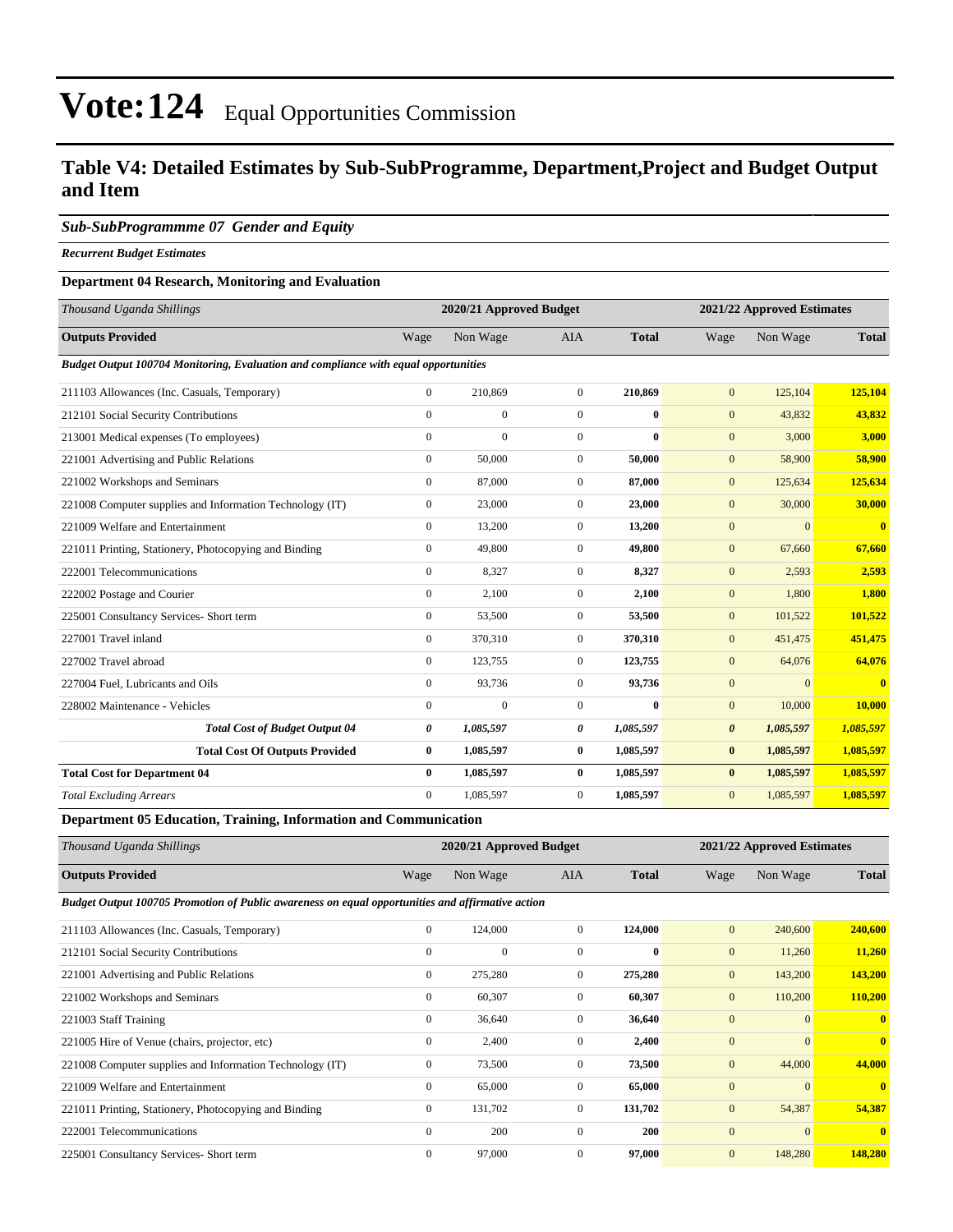| 227001 Travel inland                                                                | $\boldsymbol{0}$ | 152,590                 | $\mathbf{0}$     | 152,590      | $\overline{0}$        | 220,640                    | 220,640        |
|-------------------------------------------------------------------------------------|------------------|-------------------------|------------------|--------------|-----------------------|----------------------------|----------------|
| 227002 Travel abroad                                                                | $\overline{0}$   | 35,360                  | $\mathbf{0}$     | 35,360       | $\mathbf{0}$          | $\mathbf{0}$               | $\bf{0}$       |
| 227004 Fuel, Lubricants and Oils                                                    | $\boldsymbol{0}$ | 27,090                  | $\mathbf{0}$     | 27,090       | $\overline{0}$        | $\mathbf{0}$               | $\overline{0}$ |
| 228002 Maintenance - Vehicles                                                       | $\boldsymbol{0}$ | $\boldsymbol{0}$        | $\boldsymbol{0}$ | $\bf{0}$     | $\boldsymbol{0}$      | 35,000                     | 35,000         |
| <b>Total Cost of Budget Output 05</b>                                               | 0                | 1,081,069               | $\pmb{\theta}$   | 1,081,069    | $\pmb{\theta}$        | 1,007,567                  | 1,007,567      |
| <b>Total Cost Of Outputs Provided</b>                                               | $\bf{0}$         | 1,081,069               | $\bf{0}$         | 1,081,069    | $\bf{0}$              | 1,007,567                  | 1,007,567      |
| <b>Total Cost for Department 05</b>                                                 | $\bf{0}$         | 1,081,069               | $\bf{0}$         | 1,081,069    | $\bf{0}$              | 1,007,567                  | 1,007,567      |
| <b>Total Excluding Arrears</b>                                                      | $\boldsymbol{0}$ | 1,081,069               | $\mathbf{0}$     | 1,081,069    | $\overline{0}$        | 1,007,567                  | 1,007,567      |
| <b>Department 06 Complaince and reporting</b>                                       |                  |                         |                  |              |                       |                            |                |
| Thousand Uganda Shillings                                                           |                  | 2020/21 Approved Budget |                  |              |                       | 2021/22 Approved Estimates |                |
| <b>Outputs Provided</b>                                                             | Wage             | Non Wage                | <b>AIA</b>       | <b>Total</b> | Wage                  | Non Wage                   | <b>Total</b>   |
| Budget Output 100704 Monitoring, Evaluation and compliance with equal opportunities |                  |                         |                  |              |                       |                            |                |
| 211103 Allowances (Inc. Casuals, Temporary)                                         | $\mathbf{0}$     | 86,856                  | $\boldsymbol{0}$ | 86,856       | $\mathbf{0}$          | 58,620                     | 58,620         |
| 212101 Social Security Contributions                                                | $\overline{0}$   | $\overline{0}$          | $\boldsymbol{0}$ | $\bf{0}$     | $\overline{0}$        | 45,605                     | 45,605         |
| 221001 Advertising and Public Relations                                             | $\boldsymbol{0}$ | 19,000                  | $\mathbf{0}$     | 19,000       | $\overline{0}$        | 45,000                     | 45,000         |
| 221002 Workshops and Seminars                                                       | $\boldsymbol{0}$ | 342,860                 | $\mathbf{0}$     | 342,860      | $\mathbf{0}$          | 373,400                    | 373,400        |
| 221003 Staff Training                                                               | $\boldsymbol{0}$ | 37,400                  | $\mathbf{0}$     | 37,400       | $\boldsymbol{0}$      | $\boldsymbol{0}$           | $\bf{0}$       |
| 221008 Computer supplies and Information Technology (IT)                            | $\boldsymbol{0}$ | 4,000                   | $\mathbf{0}$     | 4,000        | $\mathbf{0}$          | 9,000                      | 9,000          |
| 221009 Welfare and Entertainment                                                    | $\boldsymbol{0}$ | 33,000                  | $\boldsymbol{0}$ | 33,000       | $\boldsymbol{0}$      | $\mathbf{0}$               | $\bf{0}$       |
| 221011 Printing, Stationery, Photocopying and Binding                               | $\mathbf{0}$     | 30,000                  | $\mathbf{0}$     | 30,000       | $\mathbf{0}$          | 15,500                     | 15,500         |
| 222001 Telecommunications                                                           | $\mathbf{0}$     | $\theta$                | $\mathbf{0}$     | $\bf{0}$     | $\overline{0}$        | 3,043                      | 3,043          |
| 225001 Consultancy Services- Short term                                             | $\overline{0}$   | 276,700                 | $\overline{0}$   | 276,700      | $\mathbf{0}$          | 208,280                    | 208,280        |
| 227001 Travel inland                                                                | $\overline{0}$   | $\mathbf{0}$            | $\mathbf{0}$     | $\bf{0}$     | $\boldsymbol{0}$      | 134,200                    | 134,200        |
| 227002 Travel abroad                                                                | $\boldsymbol{0}$ | 77,466                  | $\mathbf{0}$     | 77,466       | $\overline{0}$        | 30,000                     | 30,000         |
| 227004 Fuel, Lubricants and Oils                                                    | $\boldsymbol{0}$ | 22,600                  | $\boldsymbol{0}$ | 22,600       | $\overline{0}$        | 13,500                     | 13,500         |
| 228002 Maintenance - Vehicles                                                       | $\boldsymbol{0}$ | 47,243                  | $\boldsymbol{0}$ | 47,243       | $\overline{0}$        | 40,978                     | 40,978         |
| <b>Total Cost of Budget Output 04</b>                                               | 0                | 977,126                 | $\pmb{\theta}$   | 977,126      | $\boldsymbol{\theta}$ | 977,126                    | 977,126        |
| <b>Total Cost Of Outputs Provided</b>                                               | $\bf{0}$         | 977,126                 | $\bf{0}$         | 977,126      | $\bf{0}$              | 977,126                    | 977,126        |
| <b>Total Cost for Department 06</b>                                                 | $\bf{0}$         | 977,126                 | $\bf{0}$         | 977,126      | $\bf{0}$              | 977,126                    | 977,126        |
| <b>Total Excluding Arrears</b>                                                      | $\boldsymbol{0}$ | 977,126                 | $\boldsymbol{0}$ | 977,126      | $\overline{0}$        | 977,126                    | 977,126        |
|                                                                                     |                  |                         |                  |              |                       |                            |                |
|                                                                                     |                  | GoU External Fin        | <b>AIA</b>       | <b>Total</b> | GoU                   | <b>External Fin</b>        | <b>Total</b>   |

|                                           | GoU       | <b>External Fin</b> | AIA | <b>Total</b> | GoU       | <b>External Fin</b> | <b>Total</b> |
|-------------------------------------------|-----------|---------------------|-----|--------------|-----------|---------------------|--------------|
| <b>Total Cost for Sub-SubProgramme 07</b> | 3,143,791 |                     |     | 3.143.791    | 3.070.289 | 0                   | 3,070,289    |
| <b>Total Excluding Arrears</b>            | 3,143,791 |                     |     | 3,143,791    | 3.070.289 |                     | 3,070,289    |
|                                           |           |                     |     |              |           |                     |              |

*Sub-SubProgrammme 08 Redressing imbalances and promoting equal opportunites for all*

*Recurrent Budget Estimates*

**Department 01 Statutory**

| Thousand Uganda Shillings                                              |              | 2020/21 Approved Budget |     |              | 2021/22 Approved Estimates |          |              |  |
|------------------------------------------------------------------------|--------------|-------------------------|-----|--------------|----------------------------|----------|--------------|--|
| <b>Outputs Provided</b>                                                | Wage         | Non Wage                | AIA | <b>Total</b> | Wage                       | Non Wage | <b>Total</b> |  |
| <b>Budget Output 100801 Policies, Advocacy and Tribunal Operations</b> |              |                         |     |              |                            |          |              |  |
| 211103 Allowances (Inc. Casuals, Temporary)                            | $\Omega$     | 135,600                 |     | 135,600      | $\mathbf{0}$               | 218,810  | 218,810      |  |
| 212101 Social Security Contributions                                   | $\Omega$     | $\Omega$                |     | $\mathbf{0}$ | $\mathbf{0}$               | 71,880   | 71,880       |  |
| 221001 Advertising and Public Relations                                | $\mathbf{0}$ | 40,000                  |     | 40,000       | $\mathbf{0}$               | 20,000   | 20,000       |  |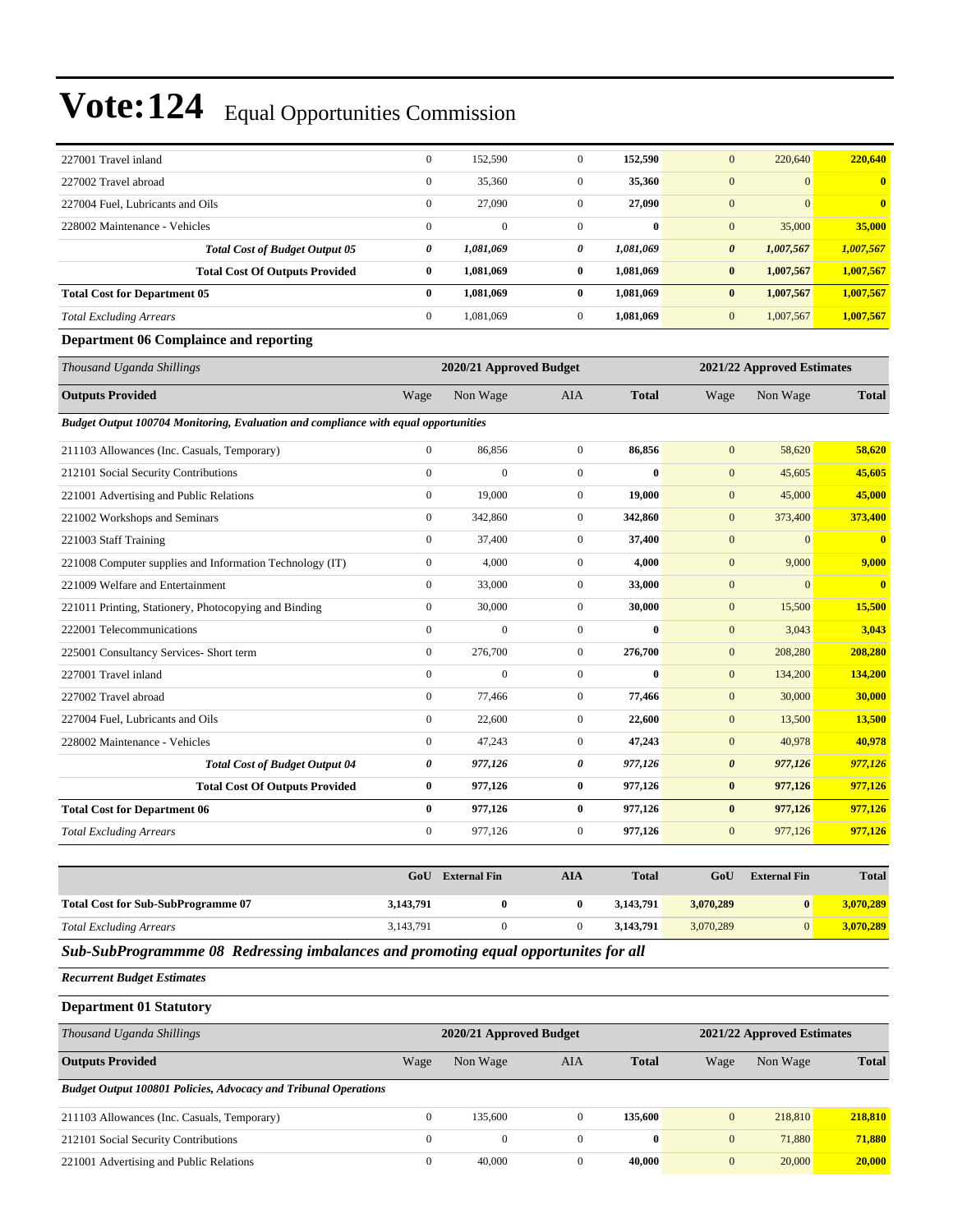| 221002 Workshops and Seminars                            | $\mathbf{0}$   | 93.400       | $\Omega$       | 93,400    | 60,800<br>$\mathbf{0}$           | 60,800                  |
|----------------------------------------------------------|----------------|--------------|----------------|-----------|----------------------------------|-------------------------|
| 221003 Staff Training                                    | $\mathbf{0}$   | 12,000       | $\overline{0}$ | 12,000    | $\mathbf{0}$<br>$\overline{0}$   | $\overline{\mathbf{0}}$ |
| 221007 Books, Periodicals & Newspapers                   | $\mathbf{0}$   | 12,300       | $\overline{0}$ | 12,300    | 12,300<br>$\mathbf{0}$           | 12,300                  |
| 221008 Computer supplies and Information Technology (IT) | $\mathbf{0}$   | $\mathbf{0}$ | $\Omega$       | $\bf{0}$  | $\mathbf{0}$<br>2,000            | 2,000                   |
| 221009 Welfare and Entertainment                         | $\mathbf{0}$   | 30,400       | $\overline{0}$ | 30,400    | $\mathbf{0}$<br>35,000           | 35,000                  |
| 221011 Printing, Stationery, Photocopying and Binding    | $\bf{0}$       | 35,160       | $\overline{0}$ | 35,160    | 36,260<br>$\mathbf{0}$           | 36,260                  |
| 221017 Subscriptions                                     | $\mathbf{0}$   | 44,000       | $\overline{0}$ | 44,000    | $\mathbf{0}$<br>39,000           | 39,000                  |
| 222001 Telecommunications                                | $\overline{0}$ | 14,800       | $\overline{0}$ | 14,800    | $\mathbf{0}$<br>$\overline{0}$   | $\overline{\mathbf{0}}$ |
| 225001 Consultancy Services- Short term                  | $\mathbf{0}$   | $\mathbf{0}$ | $\overline{0}$ | $\bf{0}$  | $\mathbf{0}$<br>212,000          | 212,000                 |
| 227001 Travel inland                                     | $\mathbf{0}$   | 449.210      | $\Omega$       | 449.210   | $\mathbf{0}$<br>98,820           | 98.820                  |
| 227002 Travel abroad                                     | $\mathbf{0}$   | 150,900      | $\Omega$       | 150,900   | $\mathbf{0}$<br>110,900          | 110,900                 |
| 228002 Maintenance - Vehicles                            | $\mathbf{0}$   | 68,446       | $\overline{0}$ | 68,446    | $\mathbf{0}$<br>48,446           | 48,446                  |
| <b>Total Cost of Budget Output 01</b>                    | 0              | 1,086,216    | 0              | 1,086,216 | $\boldsymbol{\theta}$<br>966,216 | 966,216                 |
| <b>Total Cost Of Outputs Provided</b>                    | $\bf{0}$       | 1,086,216    | $\bf{0}$       | 1,086,216 | 966,216<br>$\bf{0}$              | 966,216                 |
| <b>Total Cost for Department 01</b>                      | $\bf{0}$       | 1,086,216    | $\bf{0}$       | 1,086,216 | $\bf{0}$<br>966,216              | 966,216                 |
| <b>Total Excluding Arrears</b>                           | $\overline{0}$ | 1,086,216    | $\overline{0}$ | 1,086,216 | $\mathbf{0}$<br>966,216          | 966,216                 |
| <b>Department 02 Legal Services and Investigations</b>   |                |              |                |           |                                  |                         |

| Thousand Uganda Shillings                                                 |                                                       | 2020/21 Approved Budget |                |              |                       | 2021/22 Approved Estimates |              |  |
|---------------------------------------------------------------------------|-------------------------------------------------------|-------------------------|----------------|--------------|-----------------------|----------------------------|--------------|--|
| <b>Outputs Provided</b>                                                   | Wage                                                  | Non Wage                | <b>AIA</b>     | <b>Total</b> | Wage                  | Non Wage                   | <b>Total</b> |  |
| Budget Output 100802 Investigations and Follow up of cases and complaints |                                                       |                         |                |              |                       |                            |              |  |
| 211103 Allowances (Inc. Casuals, Temporary)                               | $\mathbf{0}$                                          | 260,000                 | $\overline{0}$ | 260,000      | $\mathbf{0}$          | 89,000                     | 89,000       |  |
| 212101 Social Security Contributions                                      | $\mathbf{0}$                                          | $\boldsymbol{0}$        | $\overline{0}$ | $\bf{0}$     | $\mathbf{0}$          | 150,772                    | 150,772      |  |
| 221002 Workshops and Seminars                                             | $\mathbf{0}$                                          | 99,200                  | $\overline{0}$ | 99,200       | $\mathbf{0}$          | 46,000                     | 46,000       |  |
| 221003 Staff Training                                                     | $\Omega$                                              | 68,000                  | $\overline{0}$ | 68,000       | $\mathbf{0}$          | 75,718                     | 75,718       |  |
| 221009 Welfare and Entertainment                                          | $\mathbf{0}$                                          | 50,000                  | $\overline{0}$ | 50,000       | $\mathbf{0}$          | $\mathbf{0}$               | $\bf{0}$     |  |
| 221011 Printing, Stationery, Photocopying and Binding                     | $\mathbf{0}$                                          | 15,000                  | $\overline{0}$ | 15,000       | $\mathbf{0}$          | 1,900                      | 1,900        |  |
| 222001 Telecommunications                                                 | $\mathbf{0}$                                          | 16,000                  | $\mathbf{0}$   | 16,000       | $\mathbf{0}$          | 3,000                      | 3,000        |  |
| 225001 Consultancy Services- Short term                                   | $\mathbf{0}$                                          | 8,999                   | $\mathbf{0}$   | 8,999        | $\mathbf{0}$          | 259,328                    | 259,328      |  |
| 227001 Travel inland                                                      | $\boldsymbol{0}$                                      | 159,638                 | $\overline{0}$ | 159,638      | $\mathbf{0}$          | 111,120                    | 111,120      |  |
| 227002 Travel abroad                                                      | $\mathbf{0}$                                          | 133,000                 | $\overline{0}$ | 133,000      | $\mathbf{0}$          | 165,000                    | 165,000      |  |
| 227004 Fuel, Lubricants and Oils                                          | $\mathbf{0}$                                          | 92,000                  | $\overline{0}$ | 92,000       | $\mathbf{0}$          | $\Omega$                   | $\bf{0}$     |  |
| <b>Total Cost of Budget Output 02</b>                                     | 0                                                     | 901,837                 | 0              | 901,837      | $\boldsymbol{\theta}$ | 901,838                    | 901,838      |  |
| <b>Total Cost Of Outputs Provided</b>                                     | $\bf{0}$                                              | 901,837                 | $\bf{0}$       | 901,837      | $\bf{0}$              | 901,838                    | 901,838      |  |
| <b>Total Cost for Department 02</b>                                       | $\bf{0}$                                              | 901,837                 | $\bf{0}$       | 901,837      | $\bf{0}$              | 901,838                    | 901,838      |  |
| <b>Total Excluding Arrears</b>                                            | $\mathbf{0}$                                          | 901,837                 | $\mathbf{0}$   | 901,837      | $\mathbf{0}$          | 901,838                    | 901,838      |  |
| Department 03 Administration, Finance and Planning                        |                                                       |                         |                |              |                       |                            |              |  |
| Thousand Uganda Shillings                                                 | 2020/21 Approved Budget<br>2021/22 Approved Estimates |                         |                |              |                       |                            |              |  |
| <b>Outputs Provided</b>                                                   | Wage                                                  | Non Wage                | <b>AIA</b>     | <b>Total</b> | Wage                  | Non Wage                   | <b>Total</b> |  |
| <b>Budget Output 100803 Administration and support services</b>           |                                                       |                         |                |              |                       |                            |              |  |
| 211102 Contract Staff Salaries                                            | 2,966,808                                             | $\boldsymbol{0}$        | $\mathbf{0}$   | 2,966,808    | 2,966,808             | $\mathbf{0}$               | 2,966,808    |  |
| 211103 Allowances (Inc. Casuals, Temporary)                               | $\mathbf{0}$                                          | 270,647                 | $\overline{0}$ | 270,647      | $\mathbf{0}$          | 267,000                    | 267,000      |  |
| 212101 Social Security Contributions                                      | $\mathbf{0}$                                          | 296,680                 | $\Omega$       | 296.680      | $\mathbf{0}$          | 159,108                    | 159,108      |  |

213001 Medical expenses (To employees) 0 145,000 0 **145,000** 0 212,800 **212,800**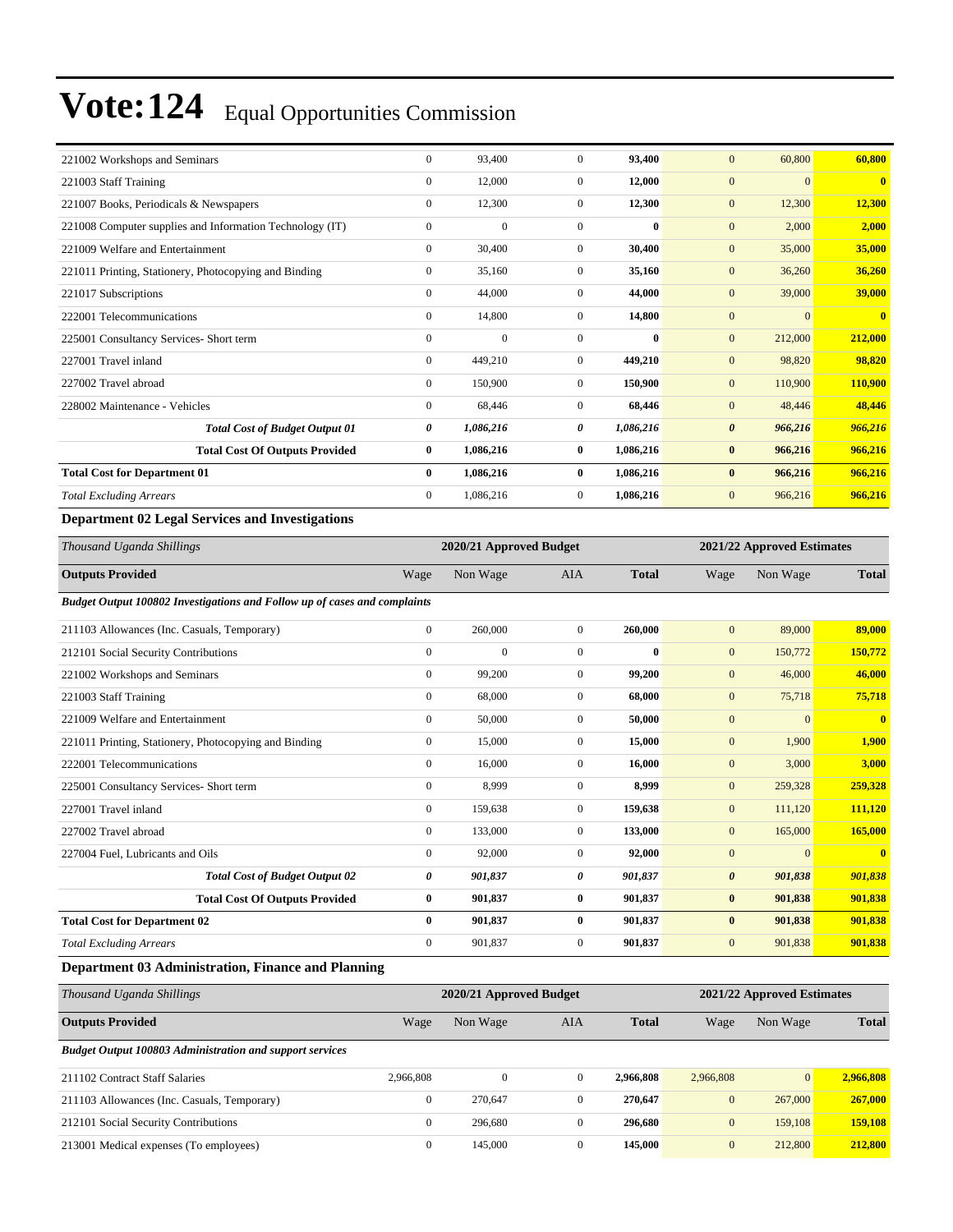| $\mathbf{0}$<br>1,166,829<br>$\overline{0}$<br>1,166,829<br>$\mathbf{0}$<br>1,237,692<br>213004 Gratuity Expenses<br>$\boldsymbol{0}$<br>$\boldsymbol{0}$<br>$\mathbf{0}$<br>19,000<br>19,000<br>19,000<br>221001 Advertising and Public Relations<br>$\boldsymbol{0}$<br>$\boldsymbol{0}$<br>165,967<br>165,967<br>$\mathbf{0}$<br>175,700<br>221002 Workshops and Seminars<br>$\mathbf{0}$<br>$\overline{0}$<br>$\mathbf{0}$<br>69,000<br>69,000<br>86,793<br>221003 Staff Training<br>$\boldsymbol{0}$<br>$\boldsymbol{0}$<br>$\boldsymbol{0}$<br>19,800<br>221004 Recruitment Expenses<br>13,800<br>13,800<br>$\boldsymbol{0}$<br>$\boldsymbol{0}$<br>$\boldsymbol{0}$<br>$\mathbf{0}$<br>221005 Hire of Venue (chairs, projector, etc)<br>38,000<br>38,000<br>$\mathbf{0}$<br>$\boldsymbol{0}$<br>$\boldsymbol{0}$<br>19,000<br>19,000<br>19,000<br>221007 Books, Periodicals & Newspapers<br>$\boldsymbol{0}$<br>29,000<br>$\boldsymbol{0}$<br>29,000<br>$\boldsymbol{0}$<br>28,000<br>221008 Computer supplies and Information Technology (IT)<br>$\boldsymbol{0}$<br>207,966<br>$\overline{0}$<br>207,966<br>$\boldsymbol{0}$<br>221009 Welfare and Entertainment<br>271,600<br>$\boldsymbol{0}$<br>$\boldsymbol{0}$<br>38,240<br>38,240<br>$\mathbf{0}$<br>48,240<br>221011 Printing, Stationery, Photocopying and Binding<br>$\boldsymbol{0}$<br>$\boldsymbol{0}$<br>$\mathbf{0}$<br>24,000<br>24,000<br>4,000<br>221012 Small Office Equipment<br>$\boldsymbol{0}$<br>$\boldsymbol{0}$<br>$\boldsymbol{0}$<br>16,000<br>221016 IFMS Recurrent costs<br>16,000<br>16,000<br>$\boldsymbol{0}$<br>2,000<br>$\overline{0}$<br>2,000<br>$\mathbf{0}$<br>3,000<br>221017 Subscriptions<br>$\boldsymbol{0}$<br>16,000<br>$\boldsymbol{0}$<br>$\boldsymbol{0}$<br>16,000<br>221020 IPPS Recurrent Costs<br>16,000<br>$\boldsymbol{0}$<br>10,000<br>$\boldsymbol{0}$<br>$\boldsymbol{0}$<br>9,000<br>222001 Telecommunications<br>10,000<br>$\mathbf{0}$<br>$\boldsymbol{0}$<br>$\mathbf{0}$<br>6,000<br>6,300<br>6,300<br>222002 Postage and Courier<br>$\boldsymbol{0}$<br>15,000<br>$\boldsymbol{0}$<br>15,000<br>$\boldsymbol{0}$<br>12,000<br>222003 Information and communications technology (ICT)<br>$\boldsymbol{0}$<br>2,500<br>$\overline{0}$<br>2,500<br>$\boldsymbol{0}$<br>$\mathbf{0}$<br>223001 Property Expenses<br>$\boldsymbol{0}$<br>223003 Rent – (Produced Assets) to private entities<br>500,000<br>$\mathbf{0}$<br>500,000<br>$\mathbf{0}$<br>500,000<br>$\boldsymbol{0}$<br>38,000<br>$\boldsymbol{0}$<br>38,000<br>$\mathbf{0}$<br>38,000<br>223004 Guard and Security services<br>$\boldsymbol{0}$<br>10,000<br>$\overline{0}$<br>$\boldsymbol{0}$<br>10,000<br>223005 Electricity<br>10,000<br>$\mathbf{0}$<br>$\boldsymbol{0}$<br>223006 Water<br>6,091<br>6,091<br>$\mathbf{0}$<br>6,091 | 213002 Incapacity, death benefits and funeral expenses | $\boldsymbol{0}$ | 10,000 | $\boldsymbol{0}$ | 10,000 | $\mathbf{0}$     | 10,000 | 10,000                  |
|--------------------------------------------------------------------------------------------------------------------------------------------------------------------------------------------------------------------------------------------------------------------------------------------------------------------------------------------------------------------------------------------------------------------------------------------------------------------------------------------------------------------------------------------------------------------------------------------------------------------------------------------------------------------------------------------------------------------------------------------------------------------------------------------------------------------------------------------------------------------------------------------------------------------------------------------------------------------------------------------------------------------------------------------------------------------------------------------------------------------------------------------------------------------------------------------------------------------------------------------------------------------------------------------------------------------------------------------------------------------------------------------------------------------------------------------------------------------------------------------------------------------------------------------------------------------------------------------------------------------------------------------------------------------------------------------------------------------------------------------------------------------------------------------------------------------------------------------------------------------------------------------------------------------------------------------------------------------------------------------------------------------------------------------------------------------------------------------------------------------------------------------------------------------------------------------------------------------------------------------------------------------------------------------------------------------------------------------------------------------------------------------------------------------------------------------------------------------------------------------------------------------------------------------------------------------------------------------------------------------------------------------------------------------------------------------------------------------------------------------------------------------------------------------------------------------------|--------------------------------------------------------|------------------|--------|------------------|--------|------------------|--------|-------------------------|
|                                                                                                                                                                                                                                                                                                                                                                                                                                                                                                                                                                                                                                                                                                                                                                                                                                                                                                                                                                                                                                                                                                                                                                                                                                                                                                                                                                                                                                                                                                                                                                                                                                                                                                                                                                                                                                                                                                                                                                                                                                                                                                                                                                                                                                                                                                                                                                                                                                                                                                                                                                                                                                                                                                                                                                                                                          |                                                        |                  |        |                  |        |                  |        | 1,237,692               |
|                                                                                                                                                                                                                                                                                                                                                                                                                                                                                                                                                                                                                                                                                                                                                                                                                                                                                                                                                                                                                                                                                                                                                                                                                                                                                                                                                                                                                                                                                                                                                                                                                                                                                                                                                                                                                                                                                                                                                                                                                                                                                                                                                                                                                                                                                                                                                                                                                                                                                                                                                                                                                                                                                                                                                                                                                          |                                                        |                  |        |                  |        |                  |        | 19,000                  |
|                                                                                                                                                                                                                                                                                                                                                                                                                                                                                                                                                                                                                                                                                                                                                                                                                                                                                                                                                                                                                                                                                                                                                                                                                                                                                                                                                                                                                                                                                                                                                                                                                                                                                                                                                                                                                                                                                                                                                                                                                                                                                                                                                                                                                                                                                                                                                                                                                                                                                                                                                                                                                                                                                                                                                                                                                          |                                                        |                  |        |                  |        |                  |        | 175,700                 |
|                                                                                                                                                                                                                                                                                                                                                                                                                                                                                                                                                                                                                                                                                                                                                                                                                                                                                                                                                                                                                                                                                                                                                                                                                                                                                                                                                                                                                                                                                                                                                                                                                                                                                                                                                                                                                                                                                                                                                                                                                                                                                                                                                                                                                                                                                                                                                                                                                                                                                                                                                                                                                                                                                                                                                                                                                          |                                                        |                  |        |                  |        |                  |        | 86,793                  |
|                                                                                                                                                                                                                                                                                                                                                                                                                                                                                                                                                                                                                                                                                                                                                                                                                                                                                                                                                                                                                                                                                                                                                                                                                                                                                                                                                                                                                                                                                                                                                                                                                                                                                                                                                                                                                                                                                                                                                                                                                                                                                                                                                                                                                                                                                                                                                                                                                                                                                                                                                                                                                                                                                                                                                                                                                          |                                                        |                  |        |                  |        |                  |        | <b>19,800</b>           |
|                                                                                                                                                                                                                                                                                                                                                                                                                                                                                                                                                                                                                                                                                                                                                                                                                                                                                                                                                                                                                                                                                                                                                                                                                                                                                                                                                                                                                                                                                                                                                                                                                                                                                                                                                                                                                                                                                                                                                                                                                                                                                                                                                                                                                                                                                                                                                                                                                                                                                                                                                                                                                                                                                                                                                                                                                          |                                                        |                  |        |                  |        |                  |        | $\overline{\mathbf{0}}$ |
|                                                                                                                                                                                                                                                                                                                                                                                                                                                                                                                                                                                                                                                                                                                                                                                                                                                                                                                                                                                                                                                                                                                                                                                                                                                                                                                                                                                                                                                                                                                                                                                                                                                                                                                                                                                                                                                                                                                                                                                                                                                                                                                                                                                                                                                                                                                                                                                                                                                                                                                                                                                                                                                                                                                                                                                                                          |                                                        |                  |        |                  |        |                  |        | 19,000                  |
|                                                                                                                                                                                                                                                                                                                                                                                                                                                                                                                                                                                                                                                                                                                                                                                                                                                                                                                                                                                                                                                                                                                                                                                                                                                                                                                                                                                                                                                                                                                                                                                                                                                                                                                                                                                                                                                                                                                                                                                                                                                                                                                                                                                                                                                                                                                                                                                                                                                                                                                                                                                                                                                                                                                                                                                                                          |                                                        |                  |        |                  |        |                  |        | 28,000                  |
|                                                                                                                                                                                                                                                                                                                                                                                                                                                                                                                                                                                                                                                                                                                                                                                                                                                                                                                                                                                                                                                                                                                                                                                                                                                                                                                                                                                                                                                                                                                                                                                                                                                                                                                                                                                                                                                                                                                                                                                                                                                                                                                                                                                                                                                                                                                                                                                                                                                                                                                                                                                                                                                                                                                                                                                                                          |                                                        |                  |        |                  |        |                  |        | 271,600                 |
|                                                                                                                                                                                                                                                                                                                                                                                                                                                                                                                                                                                                                                                                                                                                                                                                                                                                                                                                                                                                                                                                                                                                                                                                                                                                                                                                                                                                                                                                                                                                                                                                                                                                                                                                                                                                                                                                                                                                                                                                                                                                                                                                                                                                                                                                                                                                                                                                                                                                                                                                                                                                                                                                                                                                                                                                                          |                                                        |                  |        |                  |        |                  |        | 48,240                  |
|                                                                                                                                                                                                                                                                                                                                                                                                                                                                                                                                                                                                                                                                                                                                                                                                                                                                                                                                                                                                                                                                                                                                                                                                                                                                                                                                                                                                                                                                                                                                                                                                                                                                                                                                                                                                                                                                                                                                                                                                                                                                                                                                                                                                                                                                                                                                                                                                                                                                                                                                                                                                                                                                                                                                                                                                                          |                                                        |                  |        |                  |        |                  |        | 4,000                   |
|                                                                                                                                                                                                                                                                                                                                                                                                                                                                                                                                                                                                                                                                                                                                                                                                                                                                                                                                                                                                                                                                                                                                                                                                                                                                                                                                                                                                                                                                                                                                                                                                                                                                                                                                                                                                                                                                                                                                                                                                                                                                                                                                                                                                                                                                                                                                                                                                                                                                                                                                                                                                                                                                                                                                                                                                                          |                                                        |                  |        |                  |        |                  |        | 16,000                  |
|                                                                                                                                                                                                                                                                                                                                                                                                                                                                                                                                                                                                                                                                                                                                                                                                                                                                                                                                                                                                                                                                                                                                                                                                                                                                                                                                                                                                                                                                                                                                                                                                                                                                                                                                                                                                                                                                                                                                                                                                                                                                                                                                                                                                                                                                                                                                                                                                                                                                                                                                                                                                                                                                                                                                                                                                                          |                                                        |                  |        |                  |        |                  |        | 3,000                   |
|                                                                                                                                                                                                                                                                                                                                                                                                                                                                                                                                                                                                                                                                                                                                                                                                                                                                                                                                                                                                                                                                                                                                                                                                                                                                                                                                                                                                                                                                                                                                                                                                                                                                                                                                                                                                                                                                                                                                                                                                                                                                                                                                                                                                                                                                                                                                                                                                                                                                                                                                                                                                                                                                                                                                                                                                                          |                                                        |                  |        |                  |        |                  |        | 16,000                  |
|                                                                                                                                                                                                                                                                                                                                                                                                                                                                                                                                                                                                                                                                                                                                                                                                                                                                                                                                                                                                                                                                                                                                                                                                                                                                                                                                                                                                                                                                                                                                                                                                                                                                                                                                                                                                                                                                                                                                                                                                                                                                                                                                                                                                                                                                                                                                                                                                                                                                                                                                                                                                                                                                                                                                                                                                                          |                                                        |                  |        |                  |        |                  |        | 9,000                   |
|                                                                                                                                                                                                                                                                                                                                                                                                                                                                                                                                                                                                                                                                                                                                                                                                                                                                                                                                                                                                                                                                                                                                                                                                                                                                                                                                                                                                                                                                                                                                                                                                                                                                                                                                                                                                                                                                                                                                                                                                                                                                                                                                                                                                                                                                                                                                                                                                                                                                                                                                                                                                                                                                                                                                                                                                                          |                                                        |                  |        |                  |        |                  |        | 6,000                   |
|                                                                                                                                                                                                                                                                                                                                                                                                                                                                                                                                                                                                                                                                                                                                                                                                                                                                                                                                                                                                                                                                                                                                                                                                                                                                                                                                                                                                                                                                                                                                                                                                                                                                                                                                                                                                                                                                                                                                                                                                                                                                                                                                                                                                                                                                                                                                                                                                                                                                                                                                                                                                                                                                                                                                                                                                                          |                                                        |                  |        |                  |        |                  |        | 12,000                  |
|                                                                                                                                                                                                                                                                                                                                                                                                                                                                                                                                                                                                                                                                                                                                                                                                                                                                                                                                                                                                                                                                                                                                                                                                                                                                                                                                                                                                                                                                                                                                                                                                                                                                                                                                                                                                                                                                                                                                                                                                                                                                                                                                                                                                                                                                                                                                                                                                                                                                                                                                                                                                                                                                                                                                                                                                                          |                                                        |                  |        |                  |        |                  |        | $\blacksquare$          |
|                                                                                                                                                                                                                                                                                                                                                                                                                                                                                                                                                                                                                                                                                                                                                                                                                                                                                                                                                                                                                                                                                                                                                                                                                                                                                                                                                                                                                                                                                                                                                                                                                                                                                                                                                                                                                                                                                                                                                                                                                                                                                                                                                                                                                                                                                                                                                                                                                                                                                                                                                                                                                                                                                                                                                                                                                          |                                                        |                  |        |                  |        |                  |        | 500,000                 |
|                                                                                                                                                                                                                                                                                                                                                                                                                                                                                                                                                                                                                                                                                                                                                                                                                                                                                                                                                                                                                                                                                                                                                                                                                                                                                                                                                                                                                                                                                                                                                                                                                                                                                                                                                                                                                                                                                                                                                                                                                                                                                                                                                                                                                                                                                                                                                                                                                                                                                                                                                                                                                                                                                                                                                                                                                          |                                                        |                  |        |                  |        |                  |        | 38,000                  |
|                                                                                                                                                                                                                                                                                                                                                                                                                                                                                                                                                                                                                                                                                                                                                                                                                                                                                                                                                                                                                                                                                                                                                                                                                                                                                                                                                                                                                                                                                                                                                                                                                                                                                                                                                                                                                                                                                                                                                                                                                                                                                                                                                                                                                                                                                                                                                                                                                                                                                                                                                                                                                                                                                                                                                                                                                          |                                                        |                  |        |                  |        |                  |        | 10,000                  |
|                                                                                                                                                                                                                                                                                                                                                                                                                                                                                                                                                                                                                                                                                                                                                                                                                                                                                                                                                                                                                                                                                                                                                                                                                                                                                                                                                                                                                                                                                                                                                                                                                                                                                                                                                                                                                                                                                                                                                                                                                                                                                                                                                                                                                                                                                                                                                                                                                                                                                                                                                                                                                                                                                                                                                                                                                          |                                                        |                  |        |                  |        |                  |        | 6,091                   |
|                                                                                                                                                                                                                                                                                                                                                                                                                                                                                                                                                                                                                                                                                                                                                                                                                                                                                                                                                                                                                                                                                                                                                                                                                                                                                                                                                                                                                                                                                                                                                                                                                                                                                                                                                                                                                                                                                                                                                                                                                                                                                                                                                                                                                                                                                                                                                                                                                                                                                                                                                                                                                                                                                                                                                                                                                          | 224004 Cleaning and Sanitation                         | $\boldsymbol{0}$ | 22,800 | $\boldsymbol{0}$ | 22,800 | $\boldsymbol{0}$ | 22,800 | 22,800                  |
| $\boldsymbol{0}$<br>$\boldsymbol{0}$<br>$\boldsymbol{0}$<br>225001 Consultancy Services- Short term<br>30,600<br>30,600<br>541,403                                                                                                                                                                                                                                                                                                                                                                                                                                                                                                                                                                                                                                                                                                                                                                                                                                                                                                                                                                                                                                                                                                                                                                                                                                                                                                                                                                                                                                                                                                                                                                                                                                                                                                                                                                                                                                                                                                                                                                                                                                                                                                                                                                                                                                                                                                                                                                                                                                                                                                                                                                                                                                                                                       |                                                        |                  |        |                  |        |                  |        | 541,403                 |
| $\mathbf{0}$<br>$\boldsymbol{0}$<br>$\mathbf{0}$<br>227001 Travel inland<br>147,151<br>147,151<br>536,012                                                                                                                                                                                                                                                                                                                                                                                                                                                                                                                                                                                                                                                                                                                                                                                                                                                                                                                                                                                                                                                                                                                                                                                                                                                                                                                                                                                                                                                                                                                                                                                                                                                                                                                                                                                                                                                                                                                                                                                                                                                                                                                                                                                                                                                                                                                                                                                                                                                                                                                                                                                                                                                                                                                |                                                        |                  |        |                  |        |                  |        | 536,012                 |
| $\boldsymbol{0}$<br>78,000<br>$\boldsymbol{0}$<br>78,000<br>$\boldsymbol{0}$<br>128,880<br>227002 Travel abroad                                                                                                                                                                                                                                                                                                                                                                                                                                                                                                                                                                                                                                                                                                                                                                                                                                                                                                                                                                                                                                                                                                                                                                                                                                                                                                                                                                                                                                                                                                                                                                                                                                                                                                                                                                                                                                                                                                                                                                                                                                                                                                                                                                                                                                                                                                                                                                                                                                                                                                                                                                                                                                                                                                          |                                                        |                  |        |                  |        |                  |        | 128,880                 |
| $\boldsymbol{0}$<br>80,629<br>$\overline{0}$<br>80,629<br>$\boldsymbol{0}$<br>257,258<br>227004 Fuel, Lubricants and Oils                                                                                                                                                                                                                                                                                                                                                                                                                                                                                                                                                                                                                                                                                                                                                                                                                                                                                                                                                                                                                                                                                                                                                                                                                                                                                                                                                                                                                                                                                                                                                                                                                                                                                                                                                                                                                                                                                                                                                                                                                                                                                                                                                                                                                                                                                                                                                                                                                                                                                                                                                                                                                                                                                                |                                                        |                  |        |                  |        |                  |        | 257,258                 |
| $\mathbf{0}$<br>$\overline{0}$<br>$\mathbf{0}$<br>101,478<br>101,478<br>320,000<br>228002 Maintenance - Vehicles                                                                                                                                                                                                                                                                                                                                                                                                                                                                                                                                                                                                                                                                                                                                                                                                                                                                                                                                                                                                                                                                                                                                                                                                                                                                                                                                                                                                                                                                                                                                                                                                                                                                                                                                                                                                                                                                                                                                                                                                                                                                                                                                                                                                                                                                                                                                                                                                                                                                                                                                                                                                                                                                                                         |                                                        |                  |        |                  |        |                  |        | 320,000                 |
| $\boldsymbol{0}$<br>15,000<br>$\overline{0}$<br>15,000<br>$\mathbf{0}$<br>25,000<br>228004 Maintenance - Other                                                                                                                                                                                                                                                                                                                                                                                                                                                                                                                                                                                                                                                                                                                                                                                                                                                                                                                                                                                                                                                                                                                                                                                                                                                                                                                                                                                                                                                                                                                                                                                                                                                                                                                                                                                                                                                                                                                                                                                                                                                                                                                                                                                                                                                                                                                                                                                                                                                                                                                                                                                                                                                                                                           |                                                        |                  |        |                  |        |                  |        | 25,000                  |
| $\mathbf{0}$<br>$\boldsymbol{0}$<br>2,000<br>$\overline{0}$<br>$\mathbf{0}$<br>282102 Fines and Penalties/ Court wards<br>2,000                                                                                                                                                                                                                                                                                                                                                                                                                                                                                                                                                                                                                                                                                                                                                                                                                                                                                                                                                                                                                                                                                                                                                                                                                                                                                                                                                                                                                                                                                                                                                                                                                                                                                                                                                                                                                                                                                                                                                                                                                                                                                                                                                                                                                                                                                                                                                                                                                                                                                                                                                                                                                                                                                          |                                                        |                  |        |                  |        |                  |        | $\overline{\mathbf{0}}$ |
| 2,966,808<br>3,612,678<br>0<br>6,579,486<br>2,966,808<br>5,006,178<br><b>Total Cost of Budget Output 03</b>                                                                                                                                                                                                                                                                                                                                                                                                                                                                                                                                                                                                                                                                                                                                                                                                                                                                                                                                                                                                                                                                                                                                                                                                                                                                                                                                                                                                                                                                                                                                                                                                                                                                                                                                                                                                                                                                                                                                                                                                                                                                                                                                                                                                                                                                                                                                                                                                                                                                                                                                                                                                                                                                                                              |                                                        |                  |        |                  |        |                  |        | 7,972,986               |
| $\bf{0}$<br>6,579,486<br><b>Total Cost Of Outputs Provided</b><br>2,966,808<br>3,612,678<br>2,966,808<br>5,006,178                                                                                                                                                                                                                                                                                                                                                                                                                                                                                                                                                                                                                                                                                                                                                                                                                                                                                                                                                                                                                                                                                                                                                                                                                                                                                                                                                                                                                                                                                                                                                                                                                                                                                                                                                                                                                                                                                                                                                                                                                                                                                                                                                                                                                                                                                                                                                                                                                                                                                                                                                                                                                                                                                                       |                                                        |                  |        |                  |        |                  |        | 7,972,986               |
| 0<br><b>Total Cost for Department 03</b><br>2,966,808<br>3,612,678<br>6,579,486<br>2,966,808<br>5,006,178                                                                                                                                                                                                                                                                                                                                                                                                                                                                                                                                                                                                                                                                                                                                                                                                                                                                                                                                                                                                                                                                                                                                                                                                                                                                                                                                                                                                                                                                                                                                                                                                                                                                                                                                                                                                                                                                                                                                                                                                                                                                                                                                                                                                                                                                                                                                                                                                                                                                                                                                                                                                                                                                                                                |                                                        |                  |        |                  |        |                  |        | 7,972,986               |
| $\overline{0}$<br>2,966,808<br>3,612,678<br>6,579,486<br>2,966,808<br>5,006,178<br><b>Total Excluding Arrears</b>                                                                                                                                                                                                                                                                                                                                                                                                                                                                                                                                                                                                                                                                                                                                                                                                                                                                                                                                                                                                                                                                                                                                                                                                                                                                                                                                                                                                                                                                                                                                                                                                                                                                                                                                                                                                                                                                                                                                                                                                                                                                                                                                                                                                                                                                                                                                                                                                                                                                                                                                                                                                                                                                                                        |                                                        |                  |        |                  |        |                  |        | 7,972,986               |

*Development Budget Estimates*

#### **Project 1628 Retooling of Equal Opportunities Commission**

| Thousand Uganda Shillings                                       | 2020/21 Approved Budget       |              |     |              | 2021/22 Draft Estimates |                       |          |  |
|-----------------------------------------------------------------|-------------------------------|--------------|-----|--------------|-------------------------|-----------------------|----------|--|
| <b>Outputs Provided</b>                                         | <b>GoU</b> Dev't External Fin |              | AIA | <b>Total</b> | GoU Dev't External Fin  | <b>Total</b>          |          |  |
| <b>Budget Output 100803 Administration and support services</b> |                               |              |     |              |                         |                       |          |  |
| 221012 Small Office Equipment                                   | 10,000                        | $\mathbf{0}$ |     | 10.000       | $\mathbf{0}$            | $\overline{0}$        |          |  |
| <b>Total Cost Of Budget Output 100803</b>                       | 10,000                        | 0            | 0   | 10.000       | $\boldsymbol{\theta}$   | $\boldsymbol{\theta}$ | $\theta$ |  |
| <b>Total Cost for Outputs Provided</b>                          | 10,000                        | $\mathbf{0}$ |     | 10.000       | $\mathbf{0}$            | $\overline{0}$        |          |  |